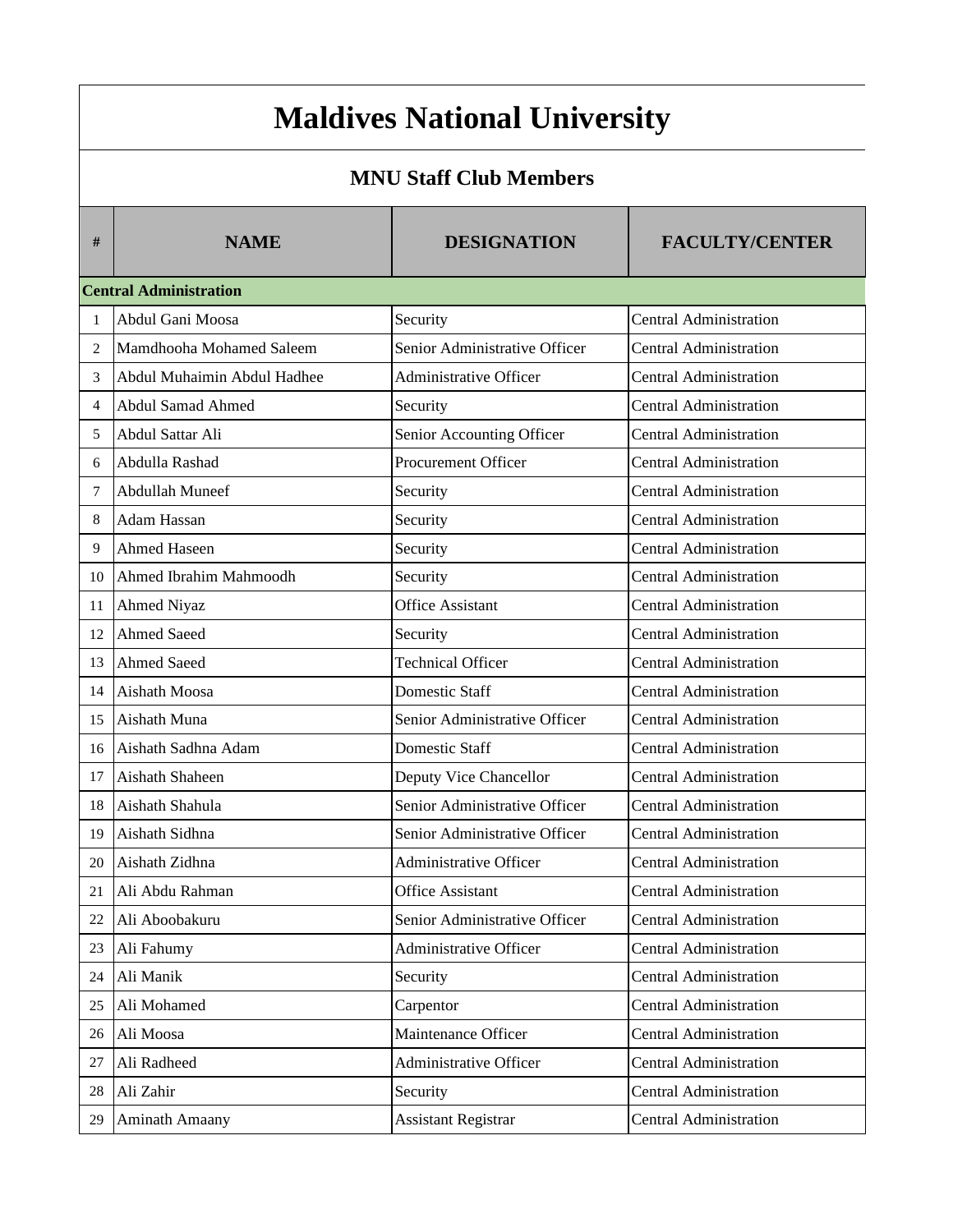| 30 | Aminath Nimala                 | Senior Administrative Officer       | <b>Central Administration</b> |
|----|--------------------------------|-------------------------------------|-------------------------------|
| 31 | Aminath Rooza                  | A.maintanance Officer               | <b>Central Administration</b> |
| 32 | Aminath Shahidha               | Senior Administrative Officer       | <b>Central Administration</b> |
| 33 | Aminath Sharma                 | Senior Administrative Officer       | <b>Central Administration</b> |
| 34 | Aminath Waheedha               | Domestic Staff                      | <b>Central Administration</b> |
| 35 | Arifa Ibrahim                  | Casiher                             | <b>Central Administration</b> |
| 36 | Asiya Ibrahim                  | Director General                    | <b>Central Administration</b> |
| 37 | Azeefa Hussain                 | <b>Administrative Officer</b>       | <b>Central Administration</b> |
| 38 | Dr. Ali Fawaz Shareef          | Vice Chancellor                     | <b>Central Administration</b> |
| 39 | Dr. Muaviyath Mohamed          | Deputy Vice Chancellor              | <b>Central Administration</b> |
| 40 | Fareedha Abdul Kareem          | <b>Domestic Staff</b>               | <b>Central Administration</b> |
| 41 | <b>Fathimath Easa</b>          | <b>Domestic Staff</b>               | <b>Central Administration</b> |
| 42 | Fathimath Hima Mohamed Waheed  | Marketing Officer                   | <b>Central Administration</b> |
| 43 | Fathimath Naziya               | <b>Examination Controller</b>       | <b>Central Administration</b> |
| 44 | Fathimath Sausan Ismail        | Senior Administrative Officer       | <b>Central Administration</b> |
| 45 | Fathimath Zamha Habeeb         | Administrative Officer              | <b>Central Administration</b> |
| 46 | Hassan Ahmed Manik             | Deputy Director General             | <b>Central Administration</b> |
| 47 | Hassan Fayaz                   | Security                            | <b>Central Administration</b> |
| 48 | Hassan Malaz                   | <b>Computer Technician</b>          | <b>Central Administration</b> |
| 49 | Hassan Marufooh                | Security                            | <b>Central Administration</b> |
| 50 | Hassan Usaid                   | Security                            | <b>Central Administration</b> |
| 51 | Hawwa Zahira                   | Domestic Staff                      | <b>Central Administration</b> |
| 52 | Hidhaya Moosa                  | Director                            | <b>Central Administration</b> |
| 53 | Hussain Shinan                 | System Administrator                | <b>Central Administration</b> |
| 54 | Ibrahim Asraar                 | Security                            | Central Administration        |
| 55 | <b>Ibrahim Haneef</b>          | Procurement Officer                 | <b>Central Administration</b> |
| 56 | Ibrahim Ismail                 | <b>Assitant Maintenance officer</b> | <b>Central Administration</b> |
| 57 | <b>Ibrahim Rasheed</b>         | Security                            | <b>Central Administration</b> |
| 58 | <b>Ifazath Ibrahim Rasheed</b> | Senior Administrative Officer       | <b>Central Administration</b> |
| 59 | Khadheeja AbdulRahman          | Domestic Staff                      | <b>Central Administration</b> |
| 60 | Khadheeja Ibrahim              | Domestic Staff                      | <b>Central Administration</b> |
| 61 | Mariyam Leeviya                | Senior Administrative Officer       | <b>Central Administration</b> |
| 62 | Mariyam Loona                  | Admin Officer                       | <b>Central Administration</b> |
| 63 | Mariyam Nabahath               | Senior Administrative Officer       | <b>Central Administration</b> |
| 64 | Mariyam Saeedha                | Administrative Officer              | <b>Central Administration</b> |
| 65 | Mariyam Saudiyya               | Senior Accounting Officer           | <b>Central Administration</b> |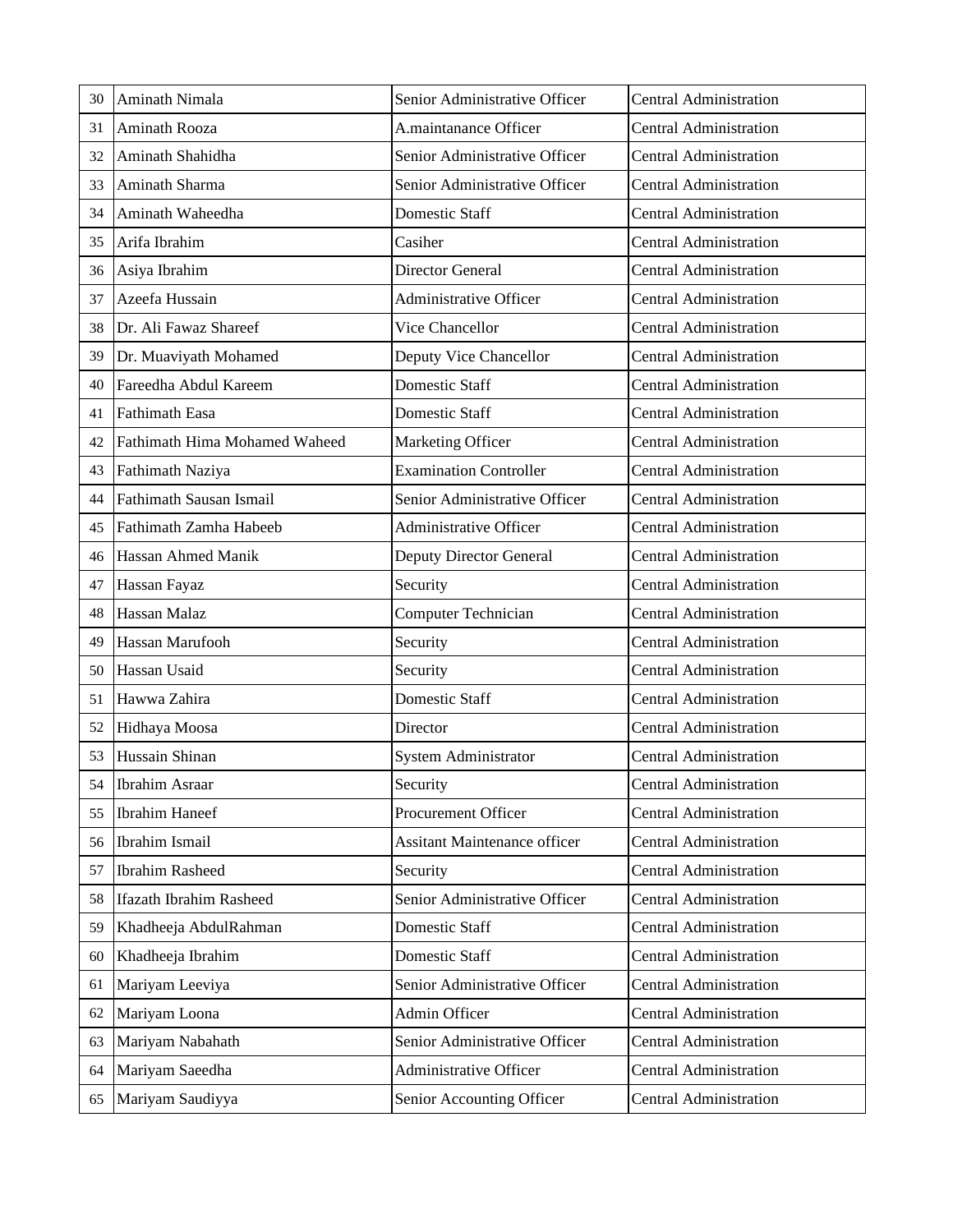| 66 | Millath Habeeb            | Senior Administrative Officer | <b>Central Administration</b> |
|----|---------------------------|-------------------------------|-------------------------------|
| 67 | Mohamed Adil              | Maintenance Officer           | <b>Central Administration</b> |
| 68 | Mohamed Arushad           | <b>Computer Technician</b>    | <b>Central Administration</b> |
| 69 | Mohamed Basheer           | <b>Office Assistant</b>       | <b>Central Administration</b> |
| 70 | Mohamed Fathih Ismail     | Security                      | <b>Central Administration</b> |
| 71 | <b>Mohamed Haleem</b>     | Security                      | <b>Central Administration</b> |
| 72 | Mohamed Ifraan Rasheed    | Procurement Officer           | <b>Central Administration</b> |
| 73 | Mohamed Manih Hussain     | Security                      | <b>Central Administration</b> |
| 74 | <b>Mohamed Rasheed</b>    | <b>Domestic Staff</b>         | <b>Central Administration</b> |
| 75 | Mohamed Rifath Sidgee     | Director General              | <b>Central Administration</b> |
| 76 | Mohamed Riyaz             | <b>Technical Officer</b>      | <b>Central Administration</b> |
| 77 | <b>Mohamed Riyaz</b>      | Senior Administrative Officer | <b>Central Administration</b> |
| 78 | Mohamed Shahid            | Security                      | <b>Central Administration</b> |
| 79 | <b>Mohamed Thaufeeg</b>   | Driver                        | <b>Central Administration</b> |
| 80 | Mueena Musthafa           | Senior Administrative Officer | <b>Central Administration</b> |
| 81 | Najufa Luthfee            | <b>Accounts Officer</b>       | <b>Central Administration</b> |
| 82 | Nazra Abdulla             | <b>Assistant Director</b>     | <b>Central Administration</b> |
| 83 | Qamariyya Adam            | Domestic Staff                | <b>Central Administration</b> |
| 84 | Rishfa Ali                | <b>Accounts Officer</b>       | <b>Central Administration</b> |
| 85 | Rugiya Abdul Kareem       | <b>Domestic Staff</b>         | <b>Central Administration</b> |
| 86 | Saaifu Ahmed              | Administrative Officer        | <b>Central Administration</b> |
| 87 | Samhath Hassan Faiz       | <b>Administrative Officer</b> | <b>Central Administration</b> |
| 88 | Shaarda Abdulla           | Domestic Staff                | <b>Central Administration</b> |
| 89 | Shafeeaa Mohamed Naseer   | Senior Administrative Officer | <b>Central Administration</b> |
| 90 | Shahda Moosa              | Senior Administrative Officer | Central Administration        |
| 91 | Shaheema Mohamed          | Domestic Staff                | <b>Central Administration</b> |
| 92 | Shahidha Mohamed          | Domestic Staff                | <b>Central Administration</b> |
| 93 | Shaira Moosa              | Admin Officer                 | <b>Central Administration</b> |
| 94 | Shareefa Ibrahim          | Domestic Staff                | <b>Central Administration</b> |
| 95 | Shareefa Ibrahim          | Domestic Staff                | <b>Central Administration</b> |
| 96 | Suma Mohamed              | Senior Administrative Officer | <b>Central Administration</b> |
| 97 | Thahmeena Adam            | Forman                        | <b>Central Administration</b> |
| 98 | Zaidh Ahmed Hussain       | Senior Computer Technician    | <b>Central Administration</b> |
|    | <b>Faculty of Science</b> |                               |                               |
| 1  | Adam Khalid               | Lecturer                      | Faculty of Science            |
| 2  | Ahmed Mafaz               | Senior Computer Technician    | Faculty of Science            |
| 3  | Aimaan Abdullah           | Senior Admin Officer          | Faculty of Science            |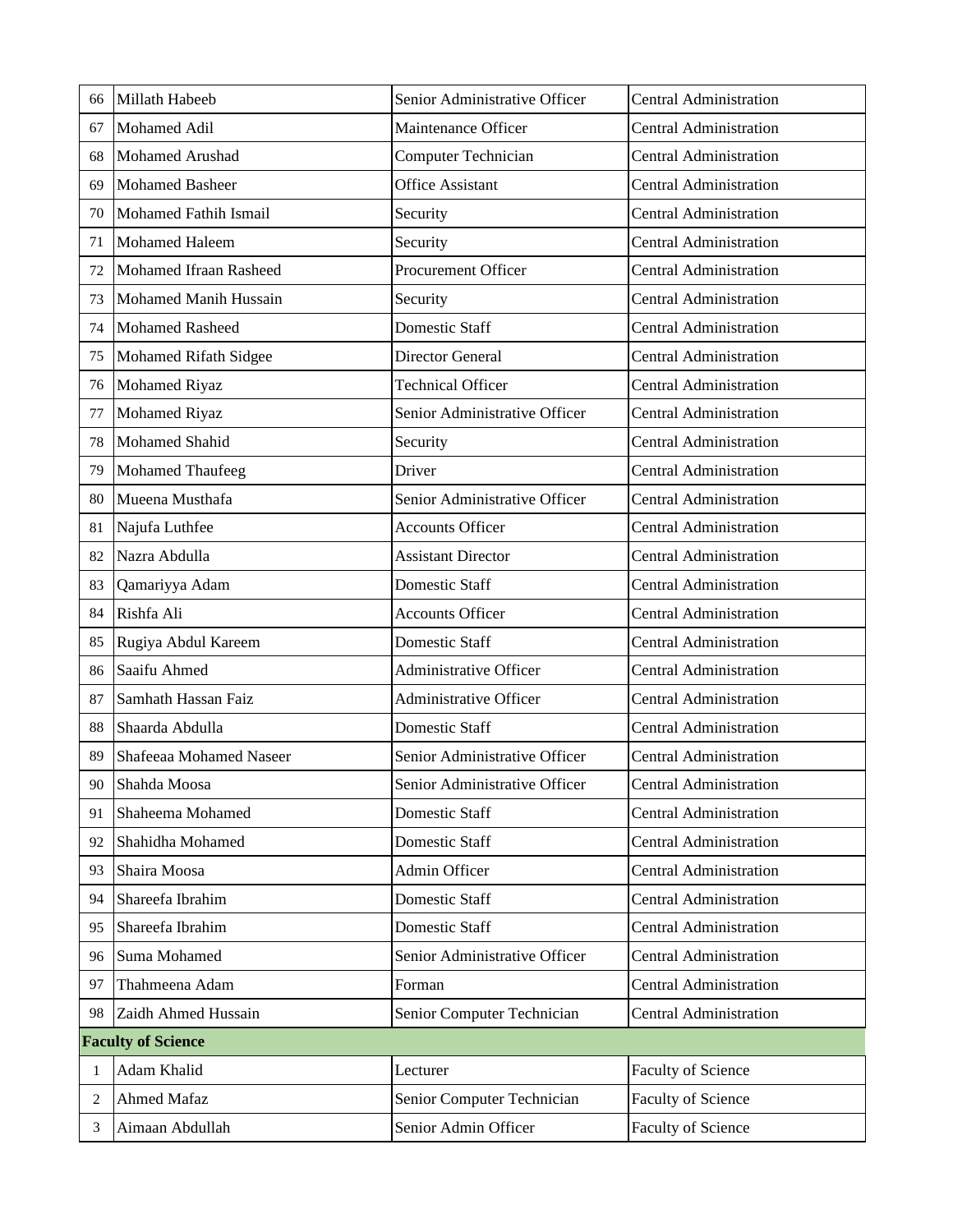| 4              | Aishath Ismail              | <b>Support Staff</b>                 | Faculty of Science          |
|----------------|-----------------------------|--------------------------------------|-----------------------------|
| 5              | Aminath Nuzha Ali Waseem    | Lecturer                             | Faculty of Science          |
| 6              | <b>Aminath Shazly</b>       | Lecturer                             | Faculty of Science          |
| 7              | Dr. Shazla Mohamed          | Dean                                 | Faculty of Science          |
| 8              | Fathimath Saviyya           | Senior Admin Officer                 | Faculty of Science          |
| 9              | Fathimath Shadhiya          | Lecturer                             | Faculty of Science          |
| 10             | Fathimath Shuzna            | <b>Assistant Director</b>            | Faculty of Science          |
| 11             | Hassaan Ibrahim             | <b>Assistant Computer Technician</b> | Faculty of Science          |
| 12             | Mariyam Nadhira             | Associate Lecturer                   | Faculty of Science          |
| 13             | Mariyam Nafeesa Moosa       | Senior Admin Officer                 | Faculty of Science          |
| 14             | Mariyam Rilvana             | Senior Admin Officer                 | Faculty of Science          |
| 15             | Shareefa Ibrahim            | <b>Support Staff</b>                 | Faculty of Science          |
| 16             | Somnath Chaudhuri           | Lecturer                             | <b>Faculty of Science</b>   |
|                | <b>MNU Business School</b>  |                                      |                             |
| 1              | Abdulla Muizz Ahmed         | <b>Assistant Computer Technician</b> | <b>MNU Business School</b>  |
| $\overline{c}$ | AbdulRahuman Mubariq        | Lecturer                             | <b>MNU Business School</b>  |
| 3              | Aishath Azdha               | Senior Admin Officer                 | <b>MNU Business School</b>  |
| 4              | Ali Nasir                   | Deputy Director                      | <b>MNU Business School</b>  |
| 5              | Aminath Shirana             | Senior Administrative Officer        | <b>MNU Business School</b>  |
| 6              | Aminath Shiuna              | Senior Administrative Officer        | <b>MNU Business School</b>  |
| 7              | Fathimath Shaazleena        | Administrative Officer               | <b>MNU Business School</b>  |
| 8              | <b>Idham Fahumy</b>         | Lecturer                             | <b>MNU Business School</b>  |
| 9              | Mariyam Niyaf Mohamed       | Lecturer                             | <b>MNU Business School</b>  |
| 10             | <b>Mohamed Shamoon</b>      | Associate Lecturer                   | <b>MNU Business School</b>  |
| $11\,$         | Shathif Ali                 | Dean                                 | <b>MNU Business School</b>  |
|                | <b>Faculty of Education</b> |                                      |                             |
| $\mathbf{1}$   | Abdulla Areef               | <b>Administrative Officer</b>        | <b>Faculty of Education</b> |
| $\overline{c}$ | Aishath Amaany              | Administrative Officer               | Faculty of Education        |
| 3              | Aminath Maseeha Ahmed       | Senior Admin Officer                 | Faculty of Education        |
| 4              | Hassan Marufoou             | Watcher                              | Faculty of Education        |
| 5              | Mariyam Fizaana Rashyd      | Lecturer                             | Faculty of Education        |
| 6              | Maumoona Abdulla            | Lecturer                             | Faculty of Education        |
| 7              | Mohamed Shihab              | Lecturer                             | Faculty of Education        |
| 8              | Moonisa Yoosuf              | Senior Admin Officer                 | Faculty of Education        |
| 9              | Nadhiya Ahmed               | Lecturer                             | Faculty of Education        |
| 10             | Sharuda Saeed               | Lecturer                             | Faculty of Education        |
| 11             | Shiuna Ahmed                | Lecturer                             | Faculty of Education        |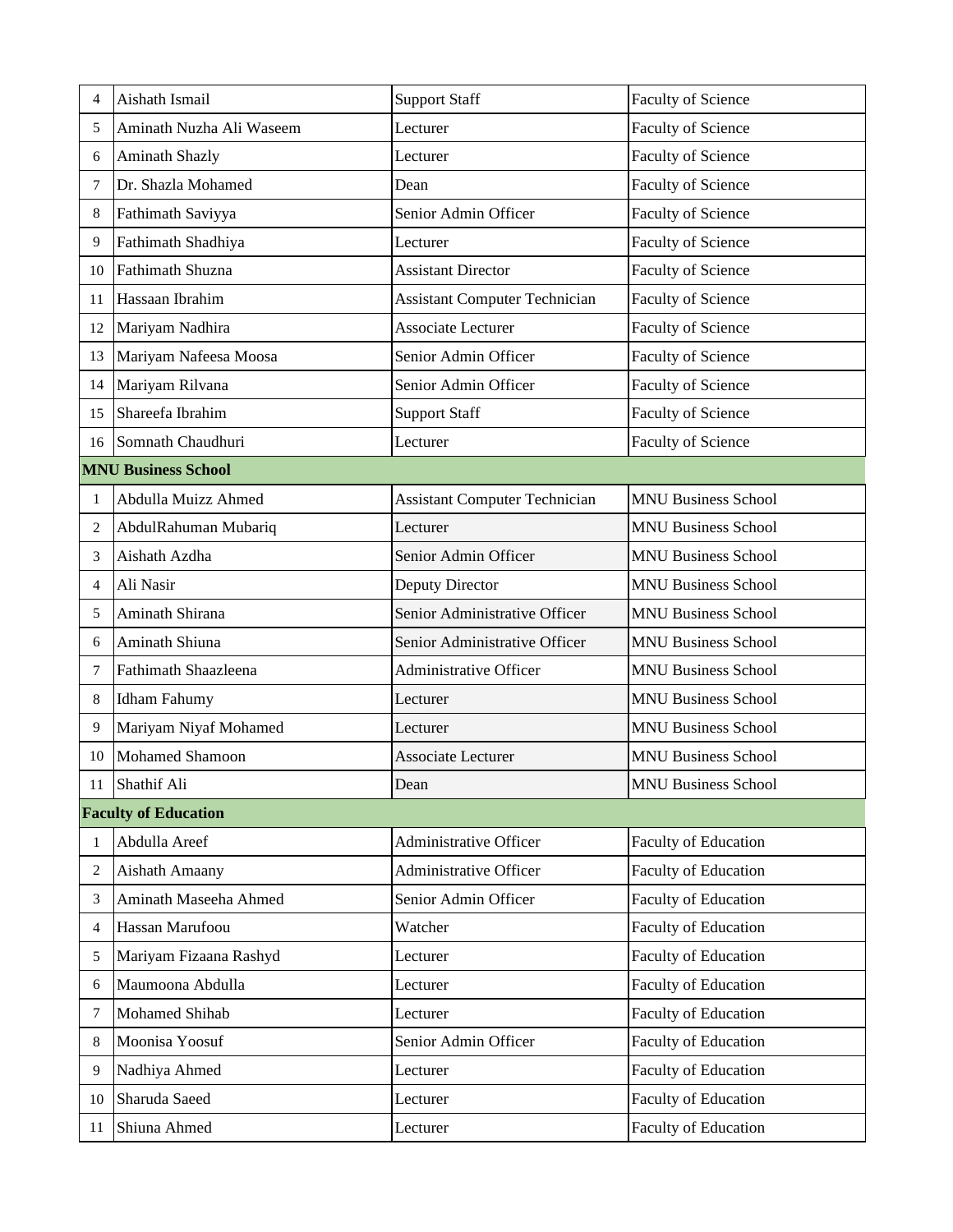| 12             | Waseema Fikuree                         | Lecturer                               | Faculty of Education              |  |
|----------------|-----------------------------------------|----------------------------------------|-----------------------------------|--|
|                | <b>Faculty of Health Sciences</b>       |                                        |                                   |  |
| 1              | Aishath Maharath                        | Lecturer                               | <b>Faculty of Health Sciences</b> |  |
| $\overline{c}$ | Aishath Majidha Hassan                  | Lecturer                               | <b>Faculty of Health Sciences</b> |  |
| 3              | Ali Shareef                             | <b>IT Technician</b>                   | <b>Faculty of Health Sciences</b> |  |
| 4              | Aminath Adheela                         | Lecturer                               | <b>Faculty of Health Sciences</b> |  |
| 5              | Aminath Nahooda                         | Associate Lecturer                     | Faculty of Health Science         |  |
| 6              | Aminath Shiuna                          | Associate lecturer                     | <b>Faculty of Health Sciences</b> |  |
| 7              | Asiya Ibrahim                           | Senior Lecturer                        | <b>Faculty of Health Sciences</b> |  |
| 8              | <b>Fathimath Shiranee</b>               | Associate Lecturer                     | <b>Faculty of Health Sciences</b> |  |
| 9              | Mariyam Warujina                        | Associate Lecturer                     | <b>Facultu of Health Sciences</b> |  |
| 10             | <b>Mohamed Sunaan</b>                   | <b>Assistant Maintenance Officer</b>   | <b>Faculty of Health Sciences</b> |  |
| 11             | Nihaza Mohamed Rasheed                  | <b>Assistant Laboratory Technician</b> | <b>Faculty of Health Sciences</b> |  |
| 12             | Salma Hassan                            | Lecturer                               | <b>Faculty of Health Sciences</b> |  |
| 13             | Zeena Abdul Qayyoom                     | Lecturer                               | <b>Faculty of Health Sciences</b> |  |
| 14             | Zeenaz Fahmee                           | Lecturer                               | <b>Faculty of Health Sciences</b> |  |
|                | <b>Faculty of Shari'aa and Law</b>      |                                        |                                   |  |
| $\mathbf{1}$   | Abdul Sattar Abdul Rahman               | Dean                                   | Faculty of Shari'ah and Law       |  |
| $\overline{2}$ | Batool Zahoor Qazi                      | Lecturer                               | Faculty of Shari'aa and Law       |  |
| 3              | Dr. Abdullah Jameel                     | Senior Lecturer                        | Faculty of Shari'ah and Law       |  |
| 4              | <b>Fathimath Ahmed Waheed</b>           | <b>Administrative Officer</b>          | Faculty of Shari'ah and Law       |  |
| 5              | Khadheeja Rasheed                       | Lecturer                               | Faculty of Shari'aa and Law       |  |
| 6              | Mohamed Yaafiu                          | Computer Technician                    | Faculty of Shari'ah and Law       |  |
| 7              | Mohamed Zahir                           | <b>Assistant Director</b>              | Faculty of Shari'ah and Law       |  |
| 8              | Raeefa Abdul Wahhab                     | Lecturer                               | Faculty of Shari'aa and Law       |  |
| 9              | Zimna Abdul Muhsin                      | Lecturer                               | Faculty of Shari'aa and Law       |  |
|                | <b>Faculty of Islamic Studies</b>       |                                        |                                   |  |
| $\mathbf{1}$   | <b>Ahmed Shareef</b>                    | Assistant I.T Officer                  | <b>Faculty of Islamic Studies</b> |  |
| 2              | Ali Zahir                               | Dean                                   | <b>Faculty of Islamic Studies</b> |  |
| 3              | Aminath Abdul Kareem                    | Workers                                | <b>Faculty of Islamic Studies</b> |  |
| 4              | Aneesul Rahman                          | Deputy Director                        | <b>Faculty of Islamic Studies</b> |  |
| 5              | Dr. Mohamed Iyaz                        | Senior Lecturer                        | <b>Faculty of Islamic Studies</b> |  |
| 6              | Dr. Mohamed Mursaleen Mohamed<br>Ismail | Senior Lecturer                        | <b>Faculty of Islamic Studies</b> |  |
| 7              | <b>Ibrahim Naseer</b>                   | Associate Lecturer                     | Faculty of Islamic Studies        |  |
| $8\,$          | Ismail Hassan                           | Workers                                | Faculty of Islamic Studies        |  |
| 9              | Maadhih Mohamed                         | Senior Administrative Officer          | <b>Faculty of Islamic Studies</b> |  |
| 10             | Masuood Shabeen                         | Administrative Officer                 | Faculty of Islamic Studies        |  |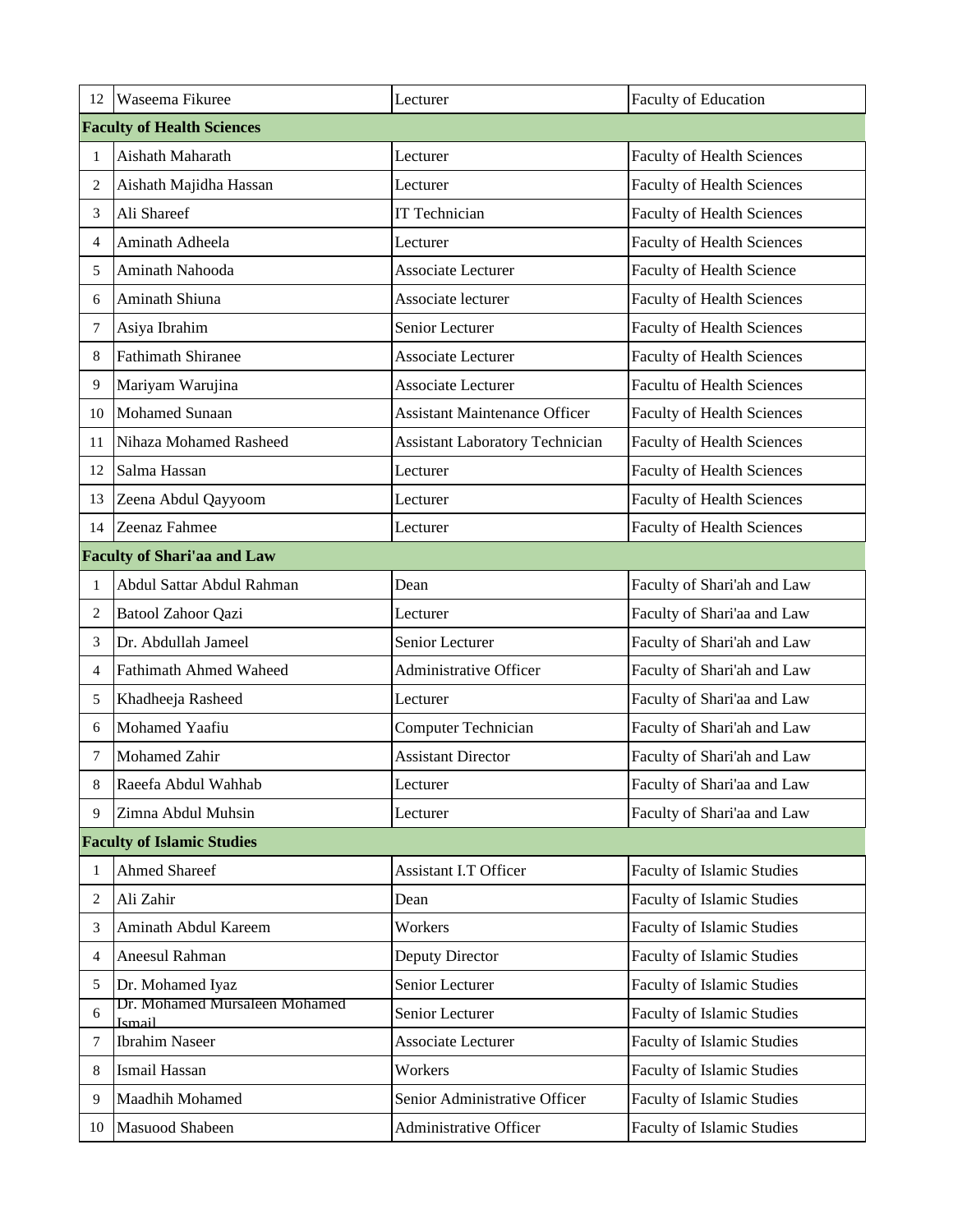| 11 | Mohamed Irshad                                    | Associate Lecturer            | Faculty of Islamic Studies                                      |
|----|---------------------------------------------------|-------------------------------|-----------------------------------------------------------------|
| 12 | <b>Mohamed Shifaz</b>                             | <b>Administrative Officer</b> | <b>Faculty of Islamic Studies</b>                               |
| 13 | Nimal Mohamed                                     | Associate Lecturer            | <b>Faculty of Islamic Studies</b>                               |
| 14 | Saudhiyya Mohamed                                 | Worker                        | <b>Faculty of Islamic Studies</b>                               |
|    | <b>Faculty of Engineering Technology</b>          |                               |                                                                 |
| 1  | <b>Ahmed Fariz Nizar</b>                          | Lecturer                      | <b>Faculty of Engineering Technology</b>                        |
| 2  | Fathmath Hulaila                                  | Senior Administrative Officer | Faculty of Engineering Technology                               |
| 3  | <b>Ibrahim Nadheem</b>                            | Associate Lecturer            | <b>Faculty of Engineering Technology</b>                        |
|    | <b>Faculty of Arts</b>                            |                               |                                                                 |
| 1  | Aaidha Hammad                                     | Lecturer                      | Faculty of Arts                                                 |
| 2  | Abdul Rasheed Ali                                 | Dean                          | Faculty of Arts                                                 |
| 3  | Adam Bilaal                                       | <b>Administative Officer</b>  | Faculty of Arts                                                 |
| 4  | Ahmed Hashim                                      | Senior Admin Officer          | Faculty of Arts                                                 |
| 5  | Aishath Sanoora                                   | Lecturer                      | Faculty of Arts                                                 |
| 6  | Aishath Yusra                                     | Senior Admin Officer          | Faculty of Arts                                                 |
| 7  | Aminath Nasheeda                                  | Lecturer                      | Faculty of Arts                                                 |
| 8  | Aminath Neena                                     | Lecturer                      | Faculty of Arts                                                 |
| 9  | Aminath Zahir                                     | Lecturer                      | Faculty of Arts                                                 |
| 10 | Anwar Ibrahim                                     | Lecturer                      | Faculty of Arts                                                 |
| 11 | Azeeza Afeef                                      | Lecturer                      | Faculty of Arts                                                 |
| 12 | Mariyam Rana                                      | Senior Admin Officer          | Faculty of Arts                                                 |
| 13 | Waleeda Eysa                                      | Lecturer                      | Faculty of Arts                                                 |
|    | <b>Faculty of Hospitality and Tourism Studies</b> |                               |                                                                 |
| 1  | Aishath Nadheema                                  | Lecturer                      | Faculty of Hospitality and Tourism                              |
| 2  | Ali Hafeez                                        | Lecturer                      | Studies<br> Faculty of Hospitality and Tourism_                 |
| 3  | Shakira Ali                                       | Administrative Officer        | Studies<br>Faculty of Hospitality and Tourism                   |
| 4  | Azzam Rafeeq                                      | Computer Technician           | Studies<br>Faculty of Hospitality and Tourism                   |
| 5  | Fathimath Inasha Shareef                          | Lecturer                      | Studies<br>Faculty of Hospitality and Tourism                   |
| 6  | Mariyam Nasra                                     | <b>Associated Lecturer</b>    | Studies<br>Faculty of Hospitality and Tourism                   |
| 7  | Mariyam Rifga Rasheed                             | Lecturer                      | Studies<br>Faculty of Hospitality and Tourism                   |
| 8  | Masoodha Saud                                     | A.maintanance Officer         | Studies<br>Faculty of Hospitality and Tourism                   |
| 9  | Nafiz Mohamed                                     | Lecturer                      | Studies<br>Faculty of Hospitality and Tourism                   |
| 10 | Najumulla Shareef                                 | <b>Associated Lecturer</b>    | Studies<br>Faculty of Hospitality and Tourism                   |
| 11 | Rahushath Ibrahim                                 | Lecturer                      | Studies<br>Faculty of Hospitality and Tourism                   |
| 12 | Sadhaa Ahmed                                      | Lecturer                      | Studies<br>Faculty of Hospitality and Tourism                   |
| 13 | Zeenath Solih                                     | Lecturer                      | Studies<br>Faculty of Hospitality and Tourism                   |
| 14 | Zuneena Habeeb                                    | Lecturer                      | Studies<br>Faculty of Hospitality and Tourism<br><b>Studies</b> |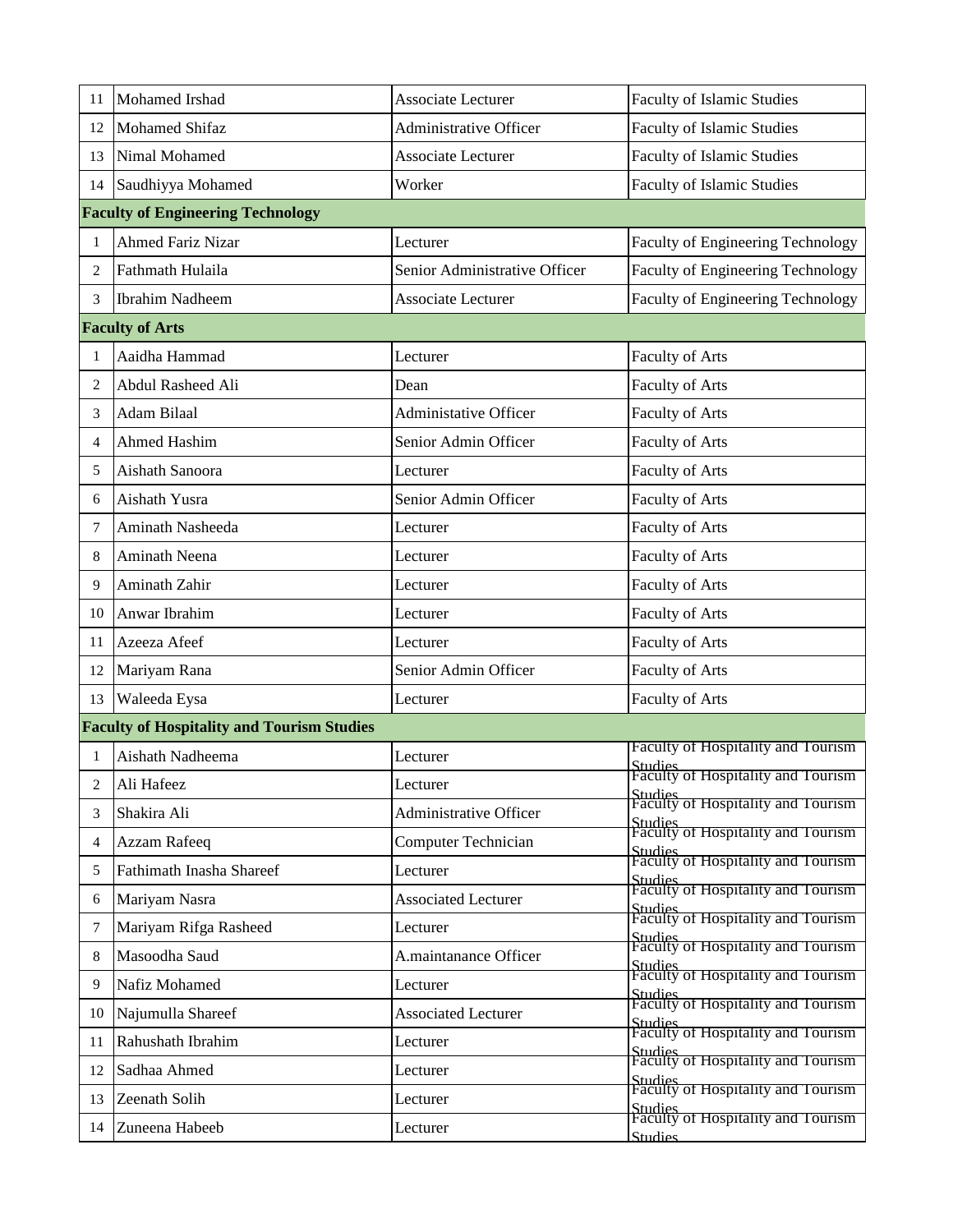| 15             | Aminath Fazeena Naseer                 | Senior Administrative Officer | <b>Student Administrative Services</b> |
|----------------|----------------------------------------|-------------------------------|----------------------------------------|
|                | <b>Centre for Foundation Studies</b>   |                               |                                        |
| 1              | Abdulla Jameel                         | Lecturer                      | <b>Centre for Foundation Studies</b>   |
| 2              | Ahmed Shanoon                          | Senior Adminstrative Officer  | <b>Centre for Foundation Studies</b>   |
| 3              | Aishath Jazly                          | <b>Administrative Officer</b> | <b>Centre for Foundation Studies</b>   |
| 4              | Aminath Shimna Abdullah                | Lecturer                      | <b>Centre for Foundation Studies</b>   |
| 5              | Aminath Suha                           | Senior Adminstrative Officer  | <b>Centre for Foundation Studies</b>   |
| 6              | Fathimath Afa Moosa                    | <b>Administrative Officer</b> | <b>Centre for Foundation Studies</b>   |
| 7              | Khadheeja Mohamed Sameer               | Lecturer                      | <b>Centre for Foundation Studies</b>   |
| 8              | Mariyam Nashida                        | Associate Lecturer            | <b>Centre for Foundation Studies</b>   |
| 9              | Mariyam Saba                           | Lecturer                      | <b>Centre for Foundation Studies</b>   |
| 10             | Mariyam Wahida                         | Associate Lecturer            | <b>Centre for Foundation Studies</b>   |
| 11             | Mausooma Mohamed                       | Lecturer                      | <b>Centre for Foundation Studies</b>   |
| 12             | Mohamed Didi                           | Head of Center                | <b>Centre for Foundation Studies</b>   |
|                | <b>Centre for Open Learning</b>        |                               |                                        |
| 1              | <b>Ihusana Shareef</b>                 | Lecturer                      | Centre for Open Learning               |
| 2              | Shimna Shakeeb                         | Lecturer                      | Centre for Open Learning               |
| 3              | Raahath Ismail                         | <b>Administrative Officer</b> | <b>Student Administrative Services</b> |
| $\overline{4}$ | Aishath Leeza                          | Lecturer                      | Centre for Open Learning               |
| 5              | Aminath Zifna                          | Lecturer                      | Center for Open Learning               |
| 6              | <b>Fathimath Shaheen</b>               | Lecturer                      | Centre for Open Learning               |
| 7              | Hassan Mohamed                         | Deputy Director               | Centre for Open Learning               |
| 8              | Ramiz Ali                              | Head of Centre                | Centre for Open Learning               |
| 9              | Roza Ibrahim                           | Lecturer                      | Centre for Open Learning               |
| $10\,$         | Sizna Mohamed                          | Associate lecturer            | Center for Open Learning               |
|                | <b>Centre for Maritime Studies</b>     |                               |                                        |
| 1              | Hawwa Shahira                          | <b>Administrative Officer</b> | <b>Centre for Maritime Studies</b>     |
| 2              | Nuzma Najmy                            | Administrative Officer        | <b>Centre for Maritime Studies</b>     |
| 3              | Rikza Ahmed Zahir                      | <b>Administrative Officer</b> | <b>Center for Maritime Studies</b>     |
|                | <b>Student Administrative Services</b> |                               |                                        |
| 1              | Aishath Firasha                        | Senior Administrative Officer | <b>Student Administrative Services</b> |
| 2              | Aishath Rifa                           | Administrative Officer        | <b>Student Administrative Services</b> |
| 3              | Aishath Suad                           | <b>Assistant Registrar</b>    | <b>Student Administrative Services</b> |
| 4              | Ajeerath Ali                           | <b>Administrative Officer</b> | <b>Student Administrative Services</b> |
| 5              | Aminath Suhana                         | Administrative Officer        | <b>Student Administrative Services</b> |
| 6              | Azeefa Hussain                         | <b>Administrative Officer</b> | <b>Student Administrative Service</b>  |
| 7              | Iffa Mohamed                           | Senior Administrative Officer | <b>Student Administrative Services</b> |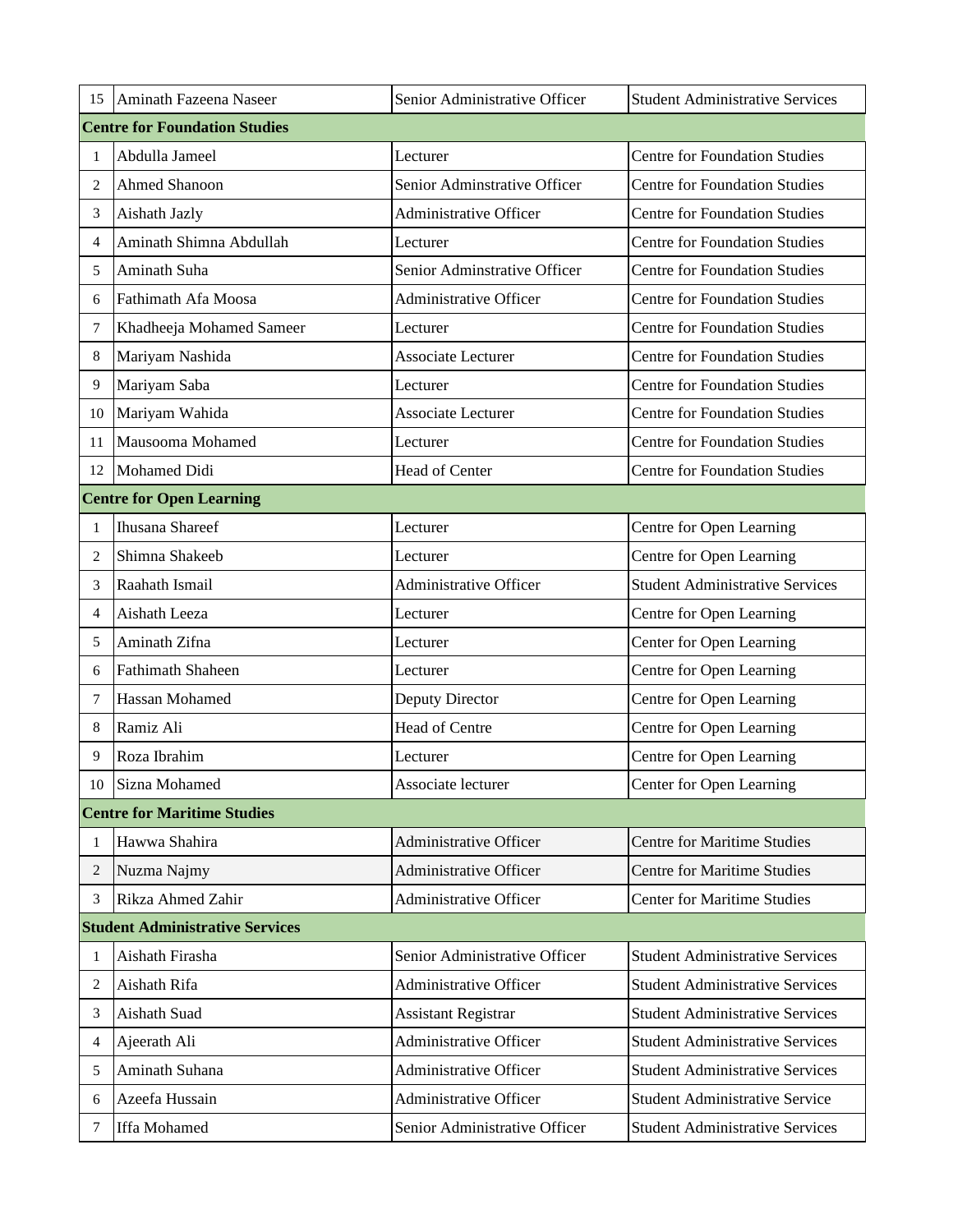| 8       | Ismail Sadhooh Naseer       | <b>Administrative Officer</b> | <b>Student Administrative Services</b> |
|---------|-----------------------------|-------------------------------|----------------------------------------|
| 9       | Mariyam Humaidha            | <b>Administrative Officer</b> | <b>Student Administrative Services</b> |
| 10      | Mariyam Shibana Hassan      | Administrative Officer        | <b>Student Administrative Services</b> |
| 11      | Yumna Abdul Rahman          | <b>Administrative Officer</b> | <b>Student Administrative Services</b> |
| Library |                             |                               |                                        |
|         | 1 Aishath Abdulla           | Library Assistant             | Library                                |
|         | <b>Hithadhoo Campus</b>     |                               |                                        |
| 1       | Ahmed Mohamed               | Watcher                       | Hithadhoo Campus                       |
| 2       | Aishath Rasheed             | A.Lecturer                    | Hithadhoo Campus                       |
| 3       | Aishath Shemy               | Senior Administrative Officer | Hithadhoo Campus                       |
| 4       | Aishath Viyasa              | Ancillary                     | Hithadhoo Campus                       |
| 5       | Ali Abdulla                 | Watcher                       | Hithadhoo Campus                       |
| 6       | Aminath Dheena              | Admin Officer                 | Hithadhoo Campus                       |
| 7       | Aminath Saleem              | Ancillary                     | Hithadhoo Campus                       |
| 8       | Aminath Zahira              | Manager                       | Hithadhoo Campus                       |
| 9       | Dhonthuthu                  | Watcher                       | Hithadhoo Campus                       |
| 10      | <b>Fathimath Noorunissa</b> | Senior Administrative Officer | Hithadhoo Campus                       |
| 11      | Hawwa Ahmed                 | Ancillary                     | Hithadhoo Campus                       |
| 12      | Hawwa Sanaa                 | <b>Assistant Librarian</b>    | Hithadhoo Campus                       |
| 13      | Hussain Zuhair              | Watcher                       | Hithadhoo Campus                       |
| 14      | Khadheeja Safiyya           | Ancillary                     | Hithadhoo Campus                       |
| 15      | Khadheeja Siuna             | Senior Administrative Officer | Hithadhoo Campus                       |
| 16      | Mariyam Ahmed               | Admin Officer                 | Hithadhoo Campus                       |
| 17      | Sameera Ibrahim             | Ancillary                     | Hithadhoo Campus                       |
| 18      | Sinan Shihab                | A.IT Technician               | Hithadhoo Campus                       |
| 19      | Zuleikha Ibrahim            | Ancillary                     | Hithadhoo Campus                       |
|         | <b>Thinadhoo Campus</b>     |                               |                                        |
| 1       | Abdulla Naxim               | Guard                         | Thinadhoo Campus                       |
| 2       | <b>Adam Shareef</b>         | <b>Assistant Director</b>     | Thinadhoo Campus                       |
| 3       | Ahmed Jamsheed              | Guard                         | Thinadhoo Campus                       |
| 4       | Fathimath Sayana            | <b>Administrative Officer</b> | Thinadhoo Campus                       |
| 5       | <b>Fathimath Shareef</b>    | Lecturer                      | Thinadhoo Campus                       |
| 6       | Majidha Hassan              | Associate Lecturer            | Thinadhoo Campus                       |
| 7       | Mariyam Waseela             | Senior Administrative Officer | Thinadhoo Campus                       |
| 8       | Mohamed Asif                | Administrative Officer        | Thinadhoo Campus                       |
| 9       | Mohamed Ibrahim             | Associate Lecturer            | Thinadhoo Campus                       |
| 10      | <b>Mohamed Muiz</b>         | Guard                         | Thinadhoo Campus                       |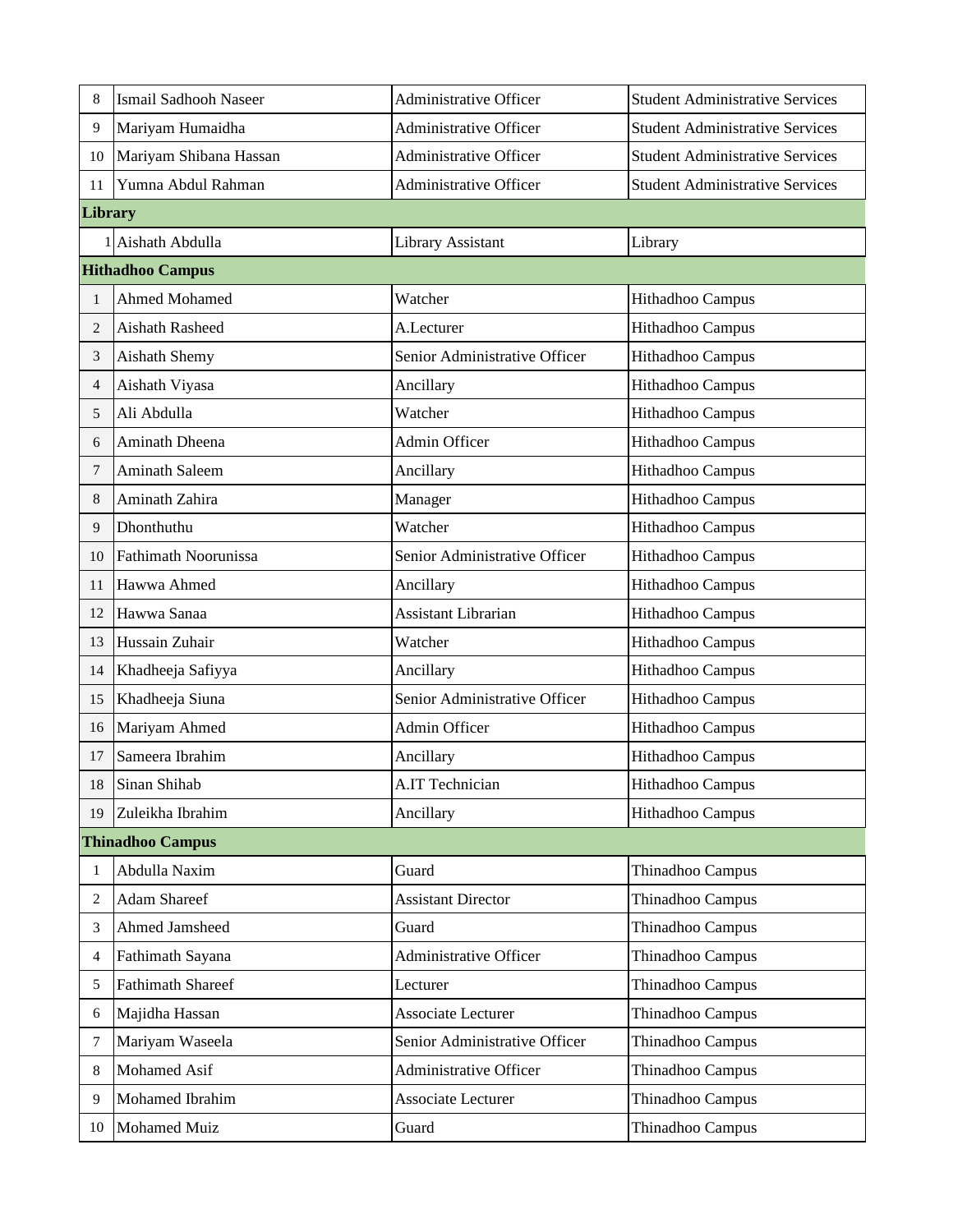| 11           | <b>Mohamed Rafeeq</b>     | Guard                           | Thinadhoo Campus      |
|--------------|---------------------------|---------------------------------|-----------------------|
| 12           | Mohamed Shameem Adam      | Campus Manager                  | Thinadhoo Campus      |
| 13           | Shhanath Ibrahim          | Lecturer                        | Thinadhoo Campus      |
|              | Kulhudhuffushi Campus     |                                 |                       |
| 1            | Abdullah Mohamed          | Masakkath                       | Kulhudhuffushi Campus |
| 2            | Aboobakuru Moosa          | Security Officer                | Kulhudhuffushi Campus |
| 3            | Aboobkuru Ibrahim         | <b>Security Officer</b>         | Kulhudhuffushi Campus |
| 4            | <b>Adam Nasheed</b>       | Masakkath                       | Kulhudhuffushi Campus |
| 5            | Ahmed Waheed              | Security Officer                | Kulhudhuffushi Campus |
| 6            | Aishath Hassan            | Masakkath                       | Kulhudhuffushi Campus |
| 7            | Ali Adam                  | Masakkath                       | Kulhudhuffushi Campus |
| 8            | Ali Hassan                | Masakkath                       | Kulhudhuffushi Campus |
| 9            | Ali Ibrahim               | Security Officer                | Kulhudhuffushi Campus |
| 10           | Ali Naeem                 | Masakkath                       | Kulhudhuffushi Campus |
| 11           | Amaanee Abdul Latheef     | A.maintanance Officer           | Kulhudhuffushi Campus |
| 12           | Aminath Ibrahim           | Administrative officer          | Kulhudhuffushi Campus |
| 13           | Hafiza Ahmed              | Senior Administrative Officer   | Kulhudhuffushi Campus |
| 14           | Hasima Ahmed              | Assistant librarian             | Kulhudhuffushi Campus |
| 15           | Hussain Ali               | Masakkath                       | Kulhudhuffushi Campus |
| 16           | <b>Ibrahim Mohmaed</b>    | Campus Manager                  | Kulhudhuffushi Campus |
| 17           | Khadhija Ibrahim          | Masakkath                       | Kulhudhuffushi Campus |
| 18           | <b>Mohamed Mihaaz</b>     | A.Computer Technician           | Kulhudhuffushi Campus |
| 19           | Shakeela Abdul Rahman     | Senior Administrative Officer   | Kulhudhuffushi Campus |
| 20           | Shaziyya Mohamed          | Senior Administrative Officer   | Kulhudhuffushi Campus |
|              | <b>Gan Campus</b>         |                                 |                       |
| $\mathbf{1}$ | Abdul Rasheed             | Sr. Admin Officer               | Gan Campus            |
| 2            | Abdulfahthah Abdul Hameed | <b>Associate Lecturer (FIS)</b> | Gan Campus            |
| 3            | Abdullah Ali              | Watcher                         | <b>Gan Campus</b>     |
| 4            | Ahmed Amir                | Ass. Computer Technician        | Gan Campus            |
| 5            | <b>Ahmed Nazeer</b>       | Watcher                         | Gan Campus            |
| 6            | Aishath Inaya             | Masahkathu                      | <b>Gan Campus</b>     |
| 7            | Asif Abdulla              | Associate Lecturer (COL)        | Gan Campus            |
| 8            | Fathimath Khaleela        | Masahkathu                      | Gan Campus            |
| 9            | Fathimath Zidhuna         | Admin Officer                   | Gan Campus            |
| 10           | Hussain Shareef           | <b>Associate Lecturer (FE)</b>  | <b>Gan Campus</b>     |
| 11           | <b>Ibrahim Rameez</b>     | Admin Officer                   | Gan Campus            |